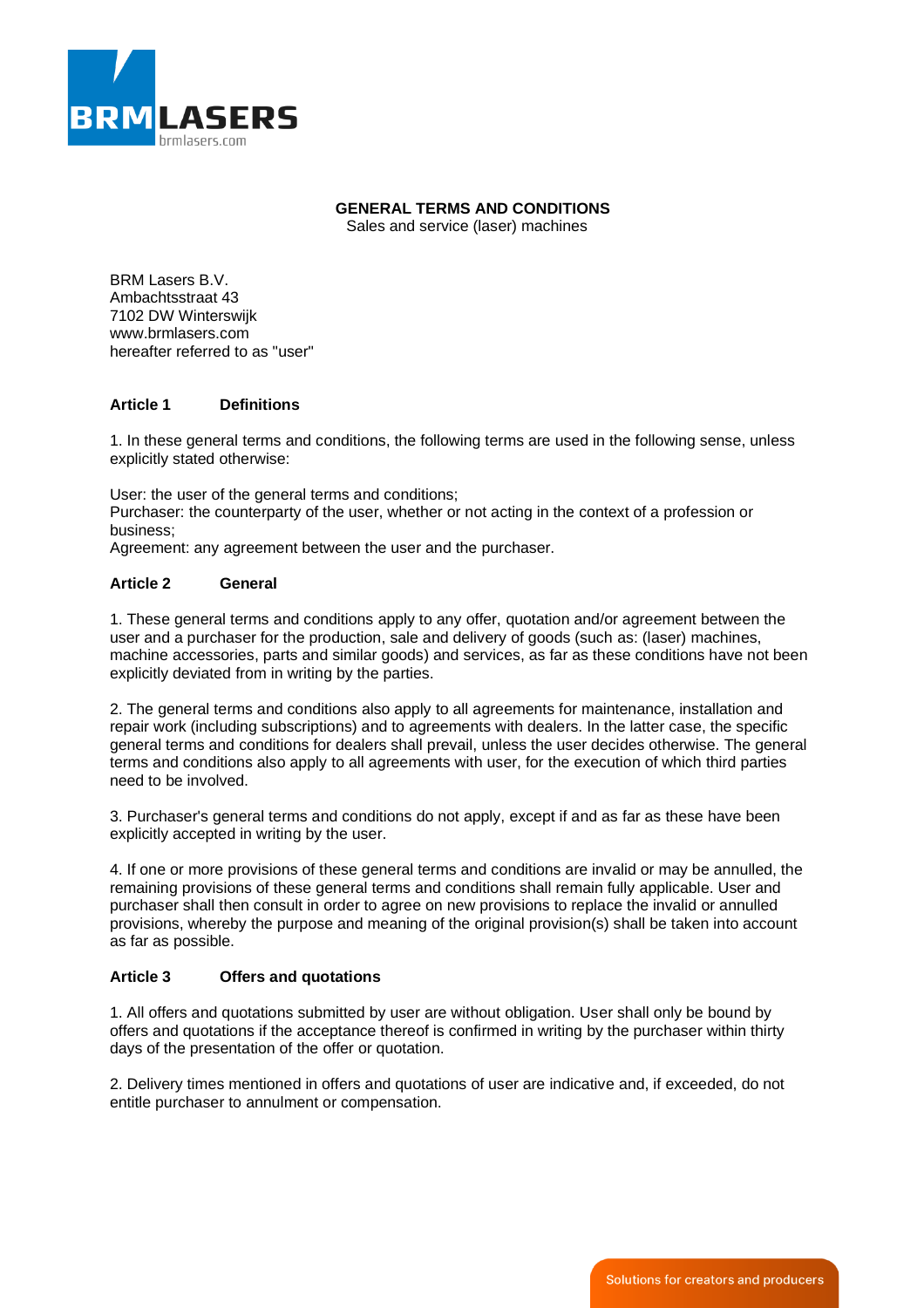

3. The prices in offers and quotations are excluding VAT and other government levies as well as shipping and any transport and packaging costs unless explicitly stated otherwise.

4. If the acceptance by purchaser deviates (on secondary points) from the offer made, user shall not be bound by it. In that case, the agreement will not be effectuated as per this deviating acceptance, unless user indicates otherwise unambiguously in writing.

5. A compiled quotation shall not oblige user to deliver part of the goods included in the offer or quotation at a corresponding part of the quoted price. The offer or quotation shall be accepted or rejected in its entirety by purchaser.

6. Offers or quotations do not automatically apply to subsequent orders.

7. Any technical and/or other (user) requirements (whether or not based on a schedule of requirements) set by purchaser for goods and/or services to be delivered by user which differs from the usual standards and requirements must be reported to the user in writing before the agreement is concluded. User shall only be bound by this if he agrees in writing to these additional technical and/or other (user) requirements prior to the conclusion of the agreement.

### **Article 4 Execution of the agreement**

1. User shall execute the agreement to the best of his knowledge and ability and in accordance with the requirements of good craftsmanship, such based on the current technical knowledge.

2. If and in so far as required for the proper execution of the agreement, user is entitled to have certain activities performed by third parties. The application of Sections 7:407(2) and 7:409 of the Dutch Civil Code is explicitly excluded.

3. Purchaser shall ensure that user shall be provided in due time with all data which user indicates to be necessary or which purchaser should reasonably understand to be necessary for the execution of the agreement. If user is not provided in due time with the data necessary for the execution of the agreement, user shall be entitled to suspend the execution of the agreement and/or to charge purchaser for the additional costs resulting from the delay at the customary rates.

4. User shall not be liable for any damage whatsoever, direct or indirect, due to the fact that user has relied on incorrect and/or incomplete data provided by or on behalf of purchaser.

5. If it has been agreed that the agreement will be performed in stages, user may suspend the performance of such parts belonging to a following stage until purchaser has approved in writing the results of the stage prior to it.

6. In the event that work is carried out by user or by third parties engaged by user within the framework of the agreement at purchaser's site or at a site designated by purchaser, purchaser shall provide the facilities and safety reasonably required by user's employees or by third parties free of charge.

7. Purchaser shall indemnify user against any claims from third parties who may sustain damage in connection with the performance of the agreement and/or as a result of goods or services provided by user, and which is attributable to purchaser or is at the risk of the latter. If, for that reason or after delivery by purchaser to third parties, a claim is made against user by third parties, purchaser is obliged to assist user both in and out of court (at the expense of purchaser). All costs and damage on the part of purchaser and third parties will be fully at purchaser's expense and risk.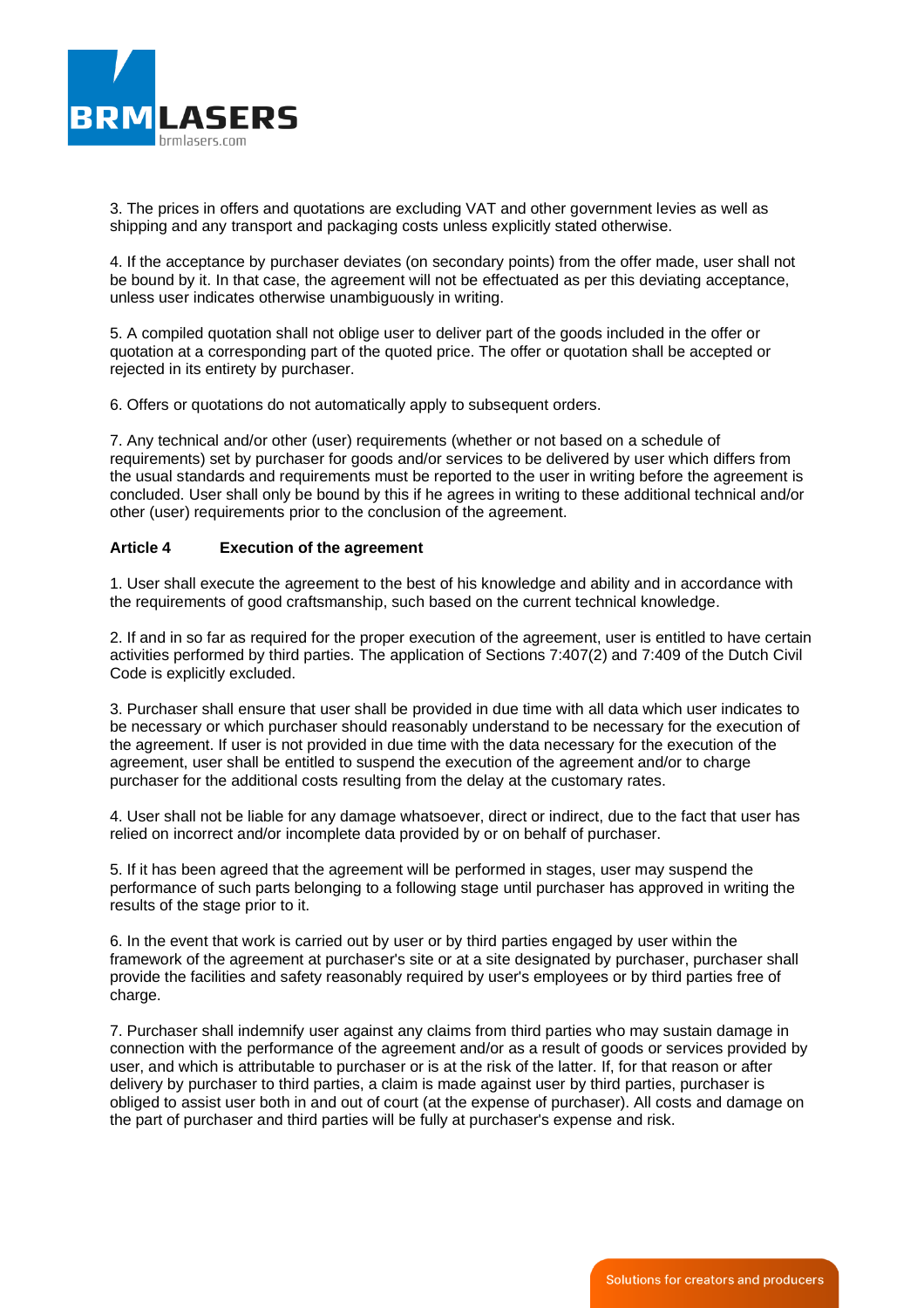

8. If purchaser provides user with information carriers, electronic files or software etc., the former guarantees that said information carriers, electronic files or software are free of viruses and defects.

9. If the agreement consists of the execution of work under a maintenance contract (whether or not based on a subscription), the following shall apply in addition to the other provisions of these general terms and conditions. The purchaser shall ensure that the user (or their staff) can carry out the work without interruption and at the agreed time and that the user (or their staff) has access to the necessary facilities during the performance of the work, such as: a. gas, water, electricity and internet; b. facilities prescribed under the Working Conditions Act and regulations. Purchaser bears the risk and is liable for damage or injury to persons and theft or loss of items belonging to purchaser, user and third parties, such as tools, materials intended for the work and/or equipment used in the work, which are located at or near the place where the work is performed or at another agreed place. Purchaser is obliged to ensure that it has adequate insurance cover against the risks referred to above. The work is considered to have been completed or accepted in the following cases: a. if the purchaser has approved the work; b. if the purchaser has actually put the work into use. Completion or acceptance of the work irrevocably excludes any claim by the purchaser for an attributable breach of contract by the user.

### **Article 5 Delivery**

1. Delivery shall take place from user's factory/office/warehouse.

2. Delivery shall be made at user's option on the basis of "Incoterms" (EXW or FCA) whereby the conditions applicable at the time of concluding the agreement shall apply.

3. Purchaser is obliged to accept the goods and/or services at the moment that user delivers them, has them delivered and/or performs them, or at the moment at which they are made available and/or performed under the agreement.

4. If purchaser refuses to take delivery or fails to provide information or instructions necessary for delivery, or if the goods cannot be transported to the delivery address due to force majeure, user will be entitled to store the goods at purchaser's expense and risk.

5. If the goods are delivered, user is entitled to charge purchaser for any delivery costs. These will then be invoiced separately. User shall not be liable for any delay in transport. Transport and installation of goods will take place at the expense and risk of purchaser.

6. In the event that user requires information from purchaser within the framework of the execution of the agreement, the delivery time shall commence after purchaser has provided this information to user.

7. If user has given a term of delivery, this is indicative. A stated delivery time shall therefore never constitute a deadline and as such shall not entitle purchaser to claim compensation or dissolution of the agreement. If a (delivery) date is exceeded, purchaser is obliged to give user notice of default in writing.

8. User is entitled to deliver the goods in parts, unless this has been deviated from in the agreement. User is entitled to invoice the thus delivered goods separately.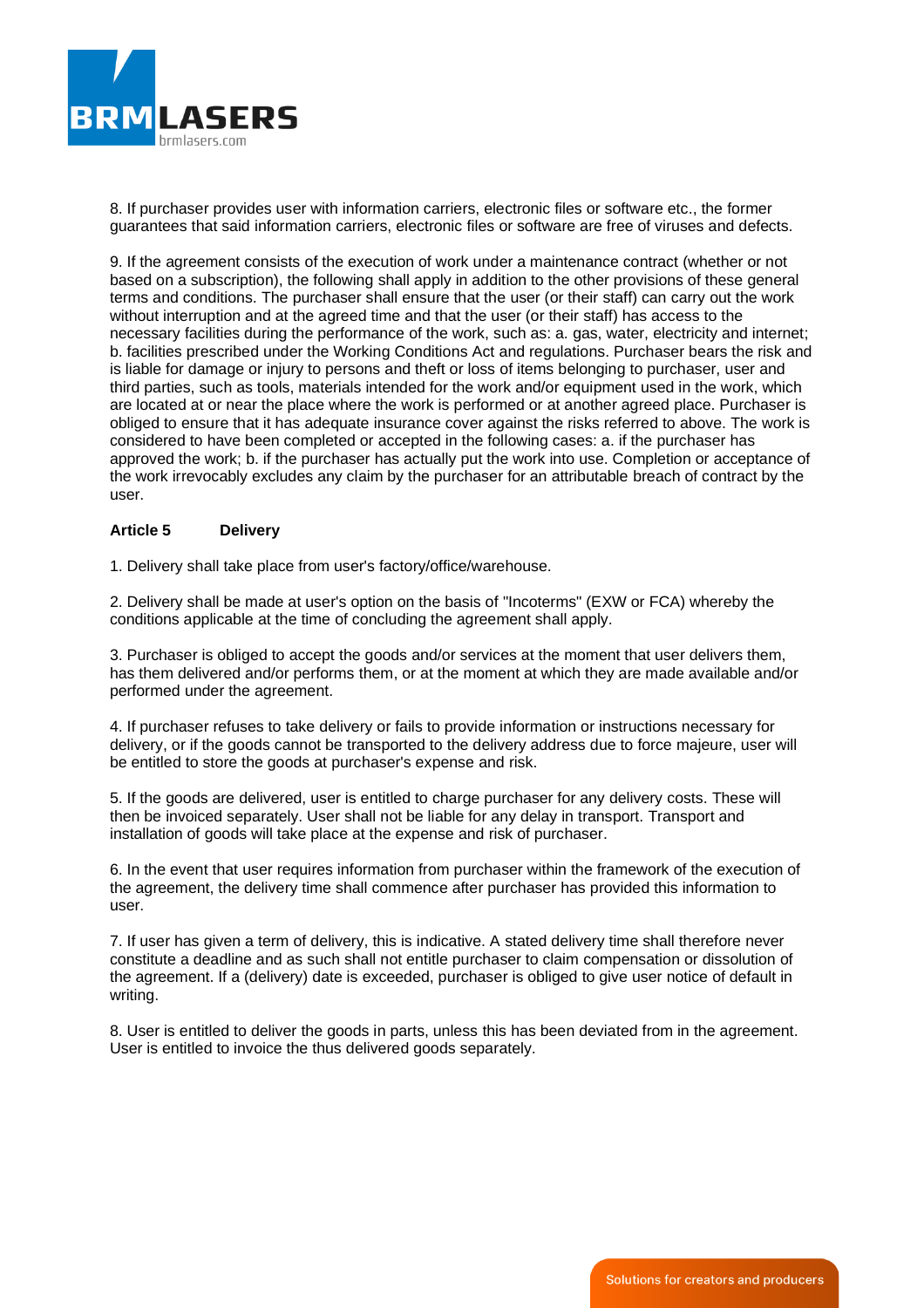

### **Article 6 Models**

If a sample, model or "demo" has been shown or provided to purchaser, it is presumed to have been shown or provided only as an indication or example, without the goods delivered necessarily having to correspond to it (fully), unless it has been explicitly agreed that the goods delivered shall correspond to it fully.

### **Article 7 Investigation, reclamations**

1. Purchaser is obliged to inspect the goods delivered or have them inspected at the time of delivery, but in any case within as short a period as possible after delivery. In doing so, purchaser shall examine whether the quality and quantity of what has been delivered corresponds to what has been agreed, including the (user) specifications stated in advance by purchaser, or at least whether the goods delivered meet the requirements that apply to them in standard (commercial) dealings.

2. Any visible defects or shortcomings must be communicated in writing to user within three days following delivery. Invisible defects or shortcomings must be communicated in writing to user within three weeks following their detection, but no later than six months following delivery. If purchaser fails to submit a timely complaint, purchaser's right to hold the user liable for any alleged defect in the performance of user expires.

3. If, pursuant to the previous paragraph, a complaint is lodged in time, purchaser shall remain obliged to take delivery of and pay for the goods and/or services purchased. If purchaser wishes to return defective goods, he may only do so following prior written consent from user and in the manner indicated by user.

### **Article 8 Prices**

1. The prices charged by user are net, excluding VAT and excluding any other levies, as well as any costs or expenses to be incurred within the scope of the agreement, including shipping and administrative costs, unless user explicitly indicates otherwise.

2. If user and purchaser have agreed upon a fixed purchase price, user shall nevertheless be entitled to increase that price, inter alia -but not exclusively- in the circumstances as referred to in paragraph 3 of this article, article 9 paragraph 3 and customary price indexation.

3. User may increase prices if, between the time of the offer and the execution of the agreement, price changes have occurred as a result of, for instance, (changed) exchange rates and other costdetermining factors, such as wages, raw materials, semi-finished products, intellectual property rights and/or packaging materials. The above also applies to cost increases resulting from government measures.

4. Sales prices do not include any costs for transport and/or commissioning and/or assembly and/or maintenance, unless explicitly stated otherwise by user in the quotation or agreement.

# **Article 9 Amending the agreement**

1. If during the execution of the agreement it appears that for a proper execution it is necessary to change and/or supplement the agreement, parties will timely and in mutual consultation adjust the agreement accordingly.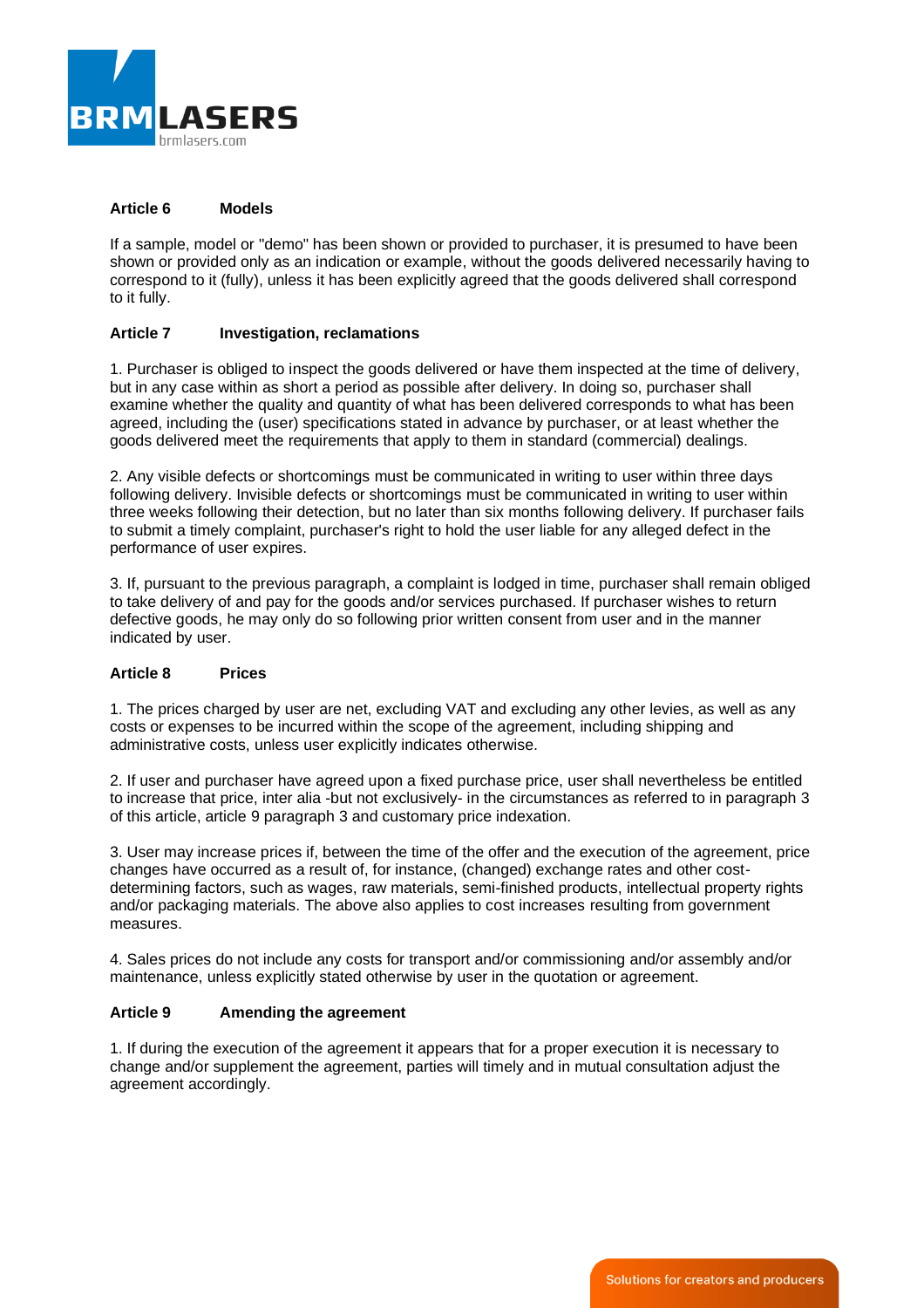

2. If parties agree that the agreement will be amended and/or supplemented, this may influence the time at which the execution is completed. User shall inform purchaser of this as soon as possible.

3. Should the change and/or supplement to the agreement have any financial and/or qualitative consequences, user shall inform the purchaser thereof in advance. If a fixed rate has been agreed upon, user shall indicate the extent to which the change or supplement to the agreement will result in an increase of this fixed rate.

### **Article 10 Payment**

1. Payment by purchaser must be made within the period stated on user's invoice or, in the absence thereof, within 14 days of the invoice date, in a manner to be indicated by user and in the currency in which the invoice was made, without any discount or set-off.

2. Objections to the invoice amount do not suspend purchaser's payment obligation.

3. If purchaser should fail to make timely payment, purchaser will be legally in default, without a written notice of default from user being required. In that event, purchaser will owe (penalty) interest of 1% per month, unless the statutory (commercial) interest rate is higher, in which case the statutory (commercial) interest rate will apply. The interest on the due and payable amount shall be calculated as from the moment purchaser is overdue until the moment of payment in full.

4. In the event of liquidation, bankruptcy, seizure, suspension of payment or change of control on the part of purchaser, user's claims against purchaser will be immediately due and payable.

5. User shall be entitled to have payments made by or for purchaser go first of all to reduce the costs incurred by or on behalf of user, subsequently to reduce the interest still due and finally to reduce the principal sum and current interest invoiced. User shall be entitled, without this leading user to be in default, to refuse an offer for payment, if purchaser designates a different sequence of attribution. User shall be entitled to refuse full payment of the principal sum invoiced, if said payment does not include the interest still due, the current interest and the costs.

6. Subscriptions agreed upon by the purchaser with user are payable in full in advance. There will be no full or partial refund of subscription payments due, regardless of whether the customer uses or has used the subscription.

7. User is entitled to charge a credit limitation surcharge of 2%. This surcharge shall not be due if payment is made within 7 days of the invoice date.

8. Regardless of the agreed payment conditions, purchaser is obliged, at user's first request and at his discretion, to provide sufficient security for the fulfilment of the (payment) obligations by purchaser. User shall also be entitled to demand full or partial payment in advance. If purchaser does not comply with the above within the stipulated period, he will immediately be in default.

9. User is authorised to set off its debts to purchaser (or companies affiliated with purchaser) against claims which user has on purchaser (or companies affiliated with purchaser) and claims which companies affiliated with user have on purchaser (or companies affiliated with purchaser). In addition, user is authorised to set off its claims on purchaser (or companies affiliated with purchaser) against debts which user or companies affiliated with user have to purchaser (or companies affiliated with purchaser). Affiliated companies are defined as: all companies belonging to the same group in the sense of Article 2:24b of the Dutch Civil Code and a participation in the sense of Article 2:24c of the Dutch Civil Code.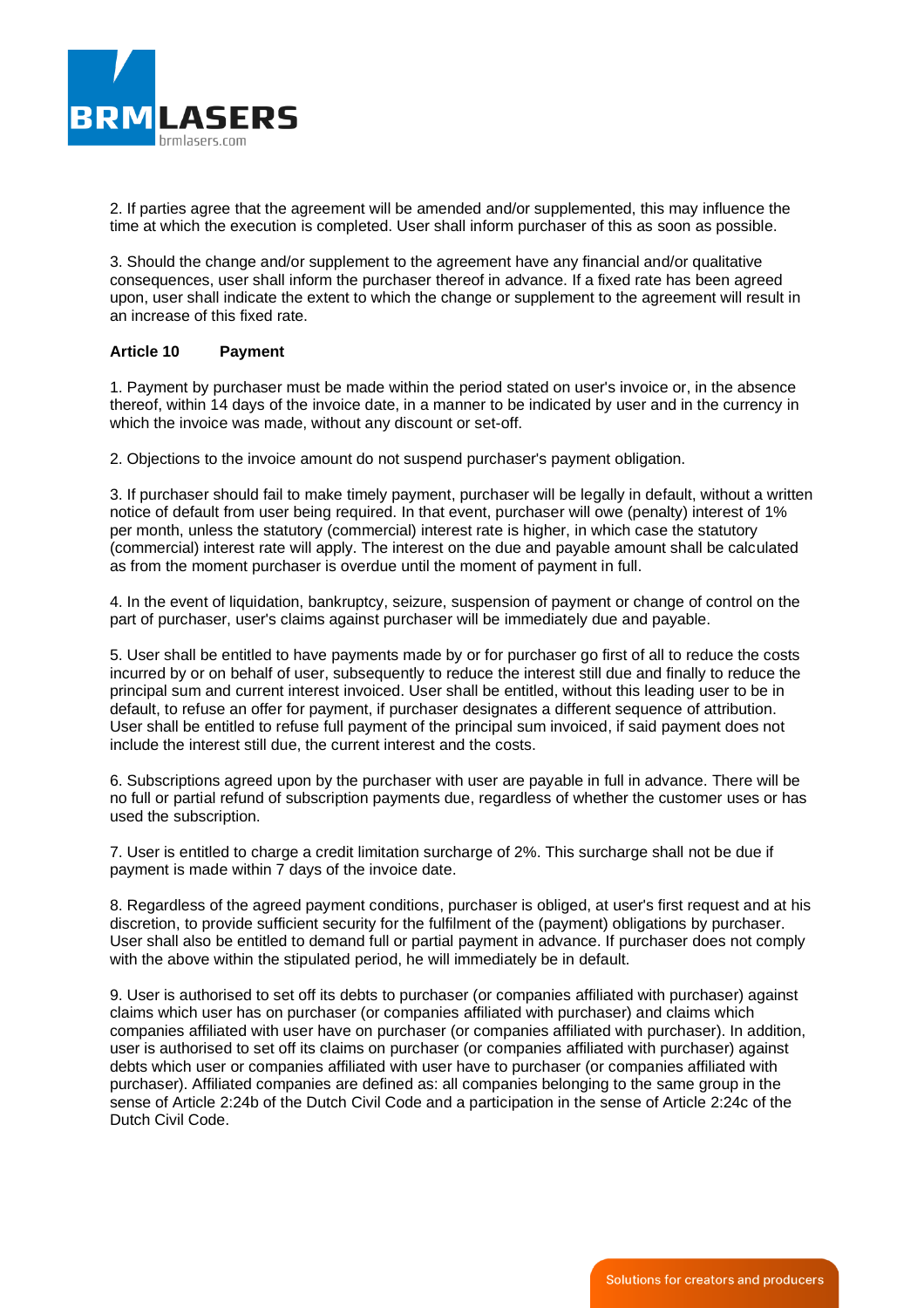

# **Article 11 Retention of title**

1. All goods delivered by user remain property of user until purchaser has fulfilled all following obligations from all agreements made with user:

a. the consideration(s) with regard to goods and/or services supplied and/or to be supplied by user; b. any claims for non-fulfilment by purchaser of the foregoing agreements.

2. Purchaser is not authorised to pledge or encumber in any way the goods falling under user's retention of title. The goods falling under user's retention of title may only be sold on within the framework of normal business operations and may never be used as a means of payment. All claims which purchaser may acquire against third parties as a result of the authorised resale of goods subject to retention of title, shall be pledged to user at purchaser's expense in the highest possible rank.

3. If third parties seize or threaten to seize goods supplied by user subject to retention of title or wish to establish or assert a right to them, purchaser shall be obliged to inform user thereof as soon as may reasonably be expected and to do all that is reasonable and necessary to secure user's (ownership) rights.

4. Purchaser agrees to insure and keep insured the goods delivered under retention of title against fire, explosion and water damage as well as against theft and to make this insurance policy/these goods available for inspection by user on first demand. Purchaser will furthermore be bound to pledge to user, at purchaser's expense, all claims which purchaser has against insurers and insurance brokers in respect of the goods supplied subject to retention of title, in the highest possible rank.

5. If purchaser fails to perform his obligations or there is a well-founded fear that he will do so, user shall be entitled to take away or cause to be taken away the goods delivered under retention of title from purchaser or third parties holding the goods for purchaser. Purchaser is obliged to cooperate fully in this, on penalty of an immediately payable fine of 10% of the amount owed by purchaser, without prejudice to user's other rights and remedies (including the right to claim full compensation). In the event that user exercises his retention of title, purchaser hereby unconditionally and irrevocably authorises user or third parties to be appointed by user to enter all those places where user's property is located and to take back such property.

#### **Article 12 Warranty**

1. User warrants that the goods and services to be delivered are suitable for regular use and meet the reasonable requirements and standards that may be set for them. User does not give any (additional) warranty on delivered goods and services unless explicitly agreed otherwise. If the warranty provided by user relates to a good (or parts) produced by a third party, the warranty shall be limited to the warranty provided by that producer or supplier. User is only obliged to fulfil any guarantee if purchaser has fulfilled all obligations towards user.

2. The warranty referred to in paragraph 1 shall also apply if the goods to be delivered are destined for use abroad and if the purchaser explicitly notified user of this use in writing before concluding the agreement.

3. The warranty referred to in paragraph 1 applies for the maximum period stated on user's invoice and, in the absence thereof, for a maximum period of 6 months following delivery. The warranty does not apply to any resale by purchaser to third parties.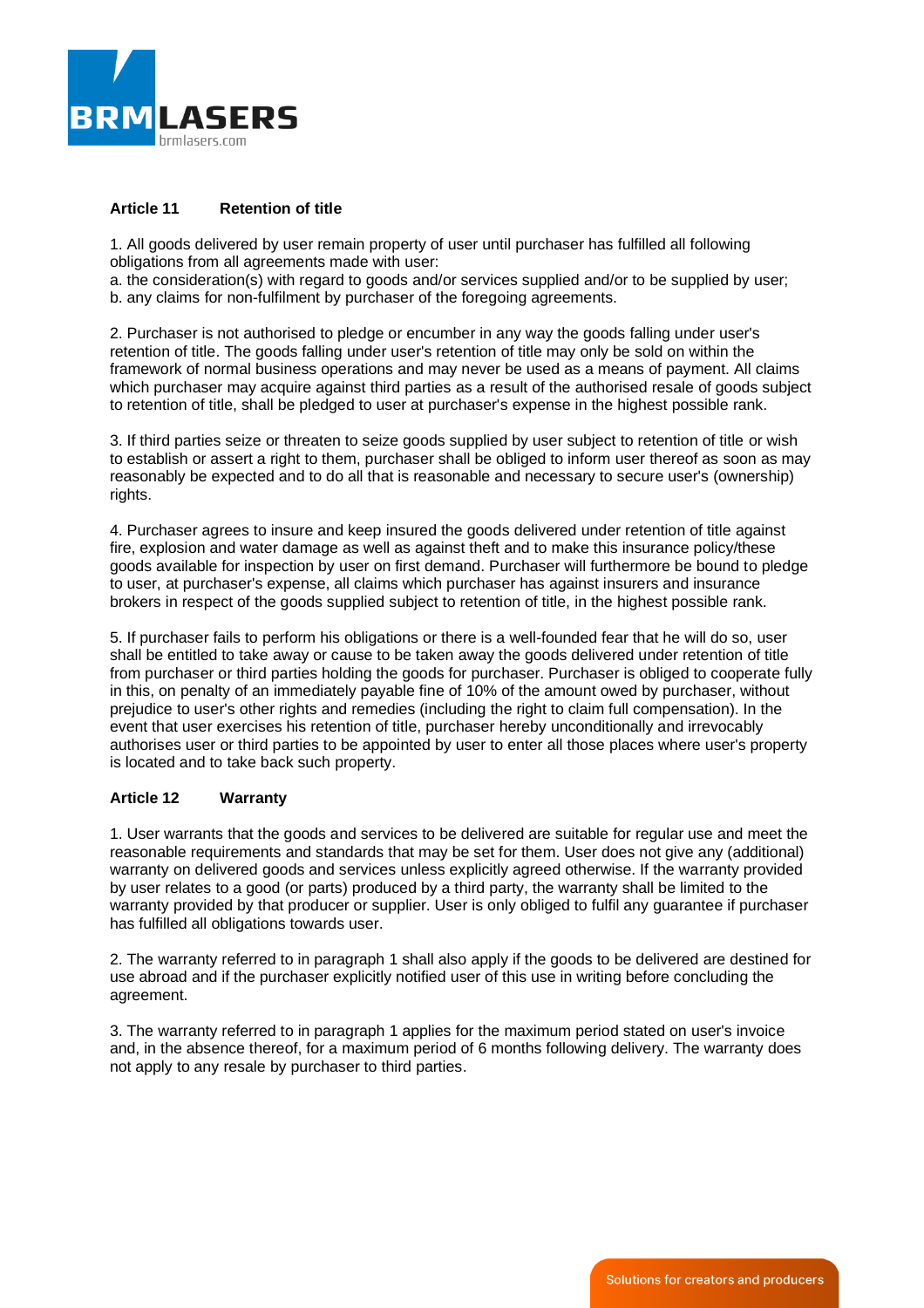

4. If the goods to be delivered do not comply with the warranty referred to in paragraph 1, user shall, within a reasonable period of time following receipt of a written notification regarding the defect from purchaser, at user's option, replace the goods or see to their repair, this also depends on the nature of the defect and the stock of user and/or the cooperation of the manufacturer. In the event of replacement, purchaser undertakes to return the goods to be replaced to user and to transfer ownership to user.

5. The warranty referred to in paragraph 1 does not apply if the defect has occurred as a result of (a) injudicious, improper and/or incorrect use by or on behalf of purchaser or third parties, (b) normal wear and tear, (c) incorrect or incomplete information (including a schedule of requirements) by or on behalf of purchaser or (d) installation, assembly, alteration and/or repair of the goods by purchaser or third parties, other than with the prior written consent of user.

6. The use of the goods supplied by user must be in accordance with the user's manual and any instructions provided by user. Use of the goods is entirely at the risk of purchaser and third parties. Cutting and engraving with (laser) machines may cause colour deviation in the material. These and other circumstances that (may) affect materials and product quality are not covered by the warranty mentioned in paragraph 1.

### **Article 13 Collection charges**

1. If purchaser is in default or breach of contract with regard to the fulfilment of one or more of its obligations, all reasonable costs incurred in obtaining satisfaction out of court shall be borne by purchaser.

2. With respect to the extrajudicial (collection) costs, user shall be entitled towards purchaser to the maximum allowed compensation as laid down in the Decree on compensation for extrajudicial (collection) costs. With respect to the extrajudicial (collection) costs, in deviation from Section 6:96(5) of the Dutch Civil Code and the Compensation for Extrajudicial (Collection) Costs Decree, user shall be entitled to indemnification of 15% of the total outstanding principal amount (not paid on time), with a minimum of 70 euros for each invoice not paid on time or in full.

3. Reasonable judicial and execution costs shall also be borne by purchaser.

4. Purchaser owes interest over the incurred collection costs.

#### **Article 14 Suspension and dissolution**

1. User is entitled to suspend the fulfilment of his obligations or to dissolve the agreement (extrajudicially) immediately, if:

- purchaser does not fulfil the obligations from the agreement, or does not do so on time or in full. - after the agreement has been concluded, user learns of circumstances that give good reason to fear that purchaser will not be able to meet the obligations arising from the agreement.

- purchaser has been requested to supply security for the fulfilment of the obligations arising from the agreement and fails to supply this security or it is insufficient in user's opinion.

2. Furthermore, user is entitled to dissolve the agreement (extrajudicially) immediately if circumstances arise of such a nature that fulfilment of the agreement is impossible or can no longer be demanded in accordance with the requirements of reasonableness and fairness, or if other circumstances arise of such a nature that (unaltered) maintenance of the agreement can no longer be demanded in all reasonableness.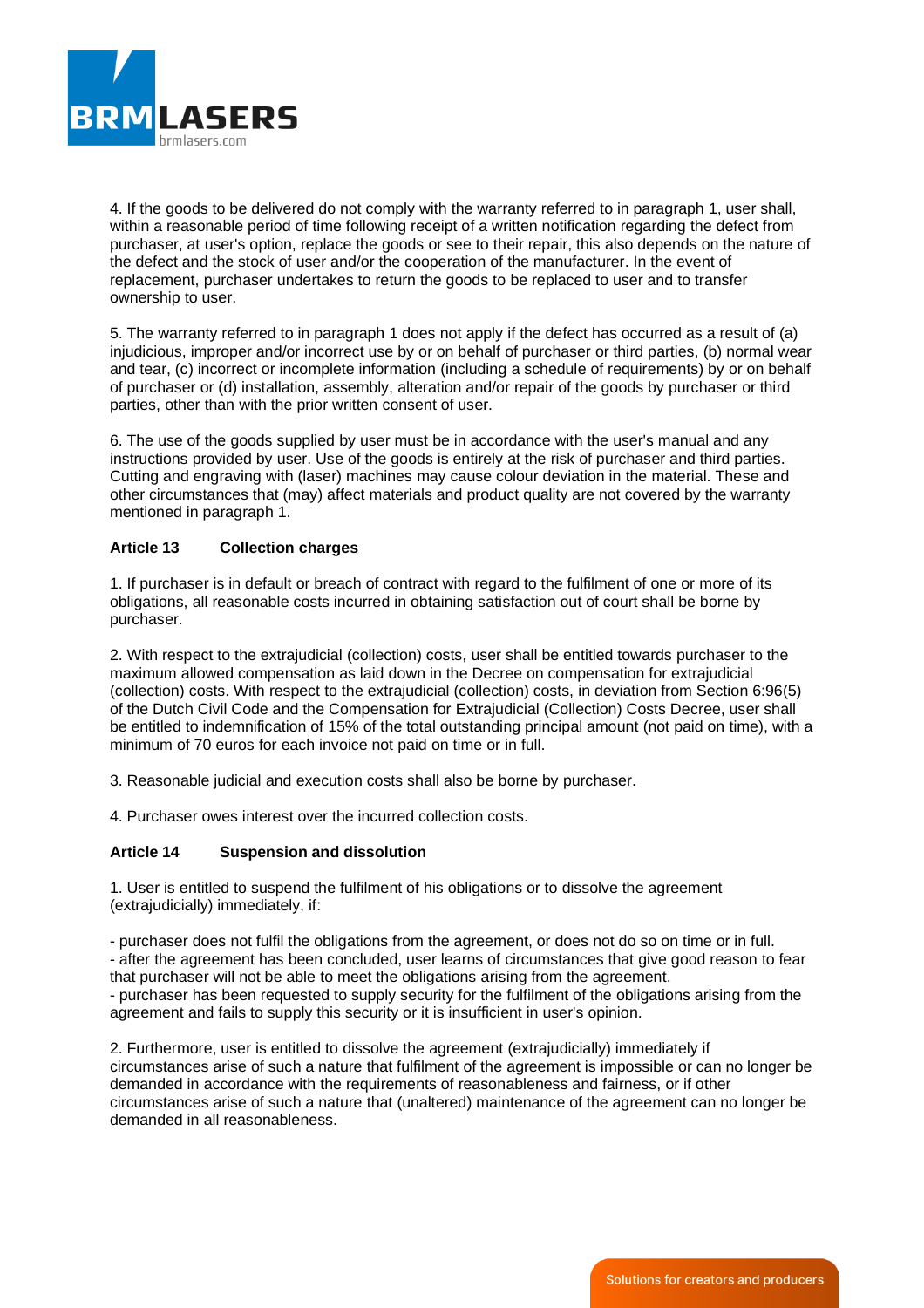

3. If the agreement is validly dissolved by purchaser, but purchaser has already used the goods supplied by user, purchaser shall not be entitled to repayment of the full purchase price, but only a part, taking into account the aforementioned use and wear and tear.

4. If the agreement is dissolved, the user's claims against purchaser shall become immediately due and payable. If user suspends fulfilment of the obligations, he shall retain his claims under the law and under the agreement with purchaser.

5. If user dissolves the agreement pursuant to the foregoing provisions, user shall not be liable to purchaser or third parties for any costs or compensation.

6. User always retains the right to claim (additional) compensation.

### **Article 15 Liability**

1. If the goods or services supplied by user are defective, user's liability towards the purchaser shall be limited to what is provided for under " Warranties " in these terms and conditions.

2. User is only liable for direct damage. User is not liable for any damage whatsoever, because user has assumed incorrect and/or incomplete data provided by or on behalf of purchaser, or due to injudicious or incorrect use of the delivered goods and/or services by or on behalf of purchaser. User shall never be liable for indirect damage, including consequential damage, loss of profit, lost savings and business interruption.

3. If user is liable for direct damage, then said liability shall be limited to a maximum of the invoice amount, or at any rate that part of the agreement to which the liability relates. The liability shall furthermore be limited at all times to a maximum of the amount paid out under user's insurance policy in the case concerned.

### **Article 16 Transfer of risk**

1. The risk of loss or damage to the goods that are the subject of the agreement shall pass to purchaser at the time at which they are legally and/or actually delivered to purchaser and are thus placed under the control of purchaser or a third party designated by purchaser. Legal delivery is decisive here, i.e. the moment when purchaser acquires its full rights. This may also be the case while the item has not yet been collected by the purchaser or delivered by the user.

2. The stipulations of paragraph 1 are without prejudice to the stipulations of Article 5 of these terms and conditions.

#### **Article 17 Force majeure**

1. The parties are not obliged to comply with any obligation if they are prevented from doing so as a result of force majeure, i.e. a circumstance that cannot be attributed to their fault and for which they cannot be held accountable by virtue of the law, a juristic act or generally accepted practice.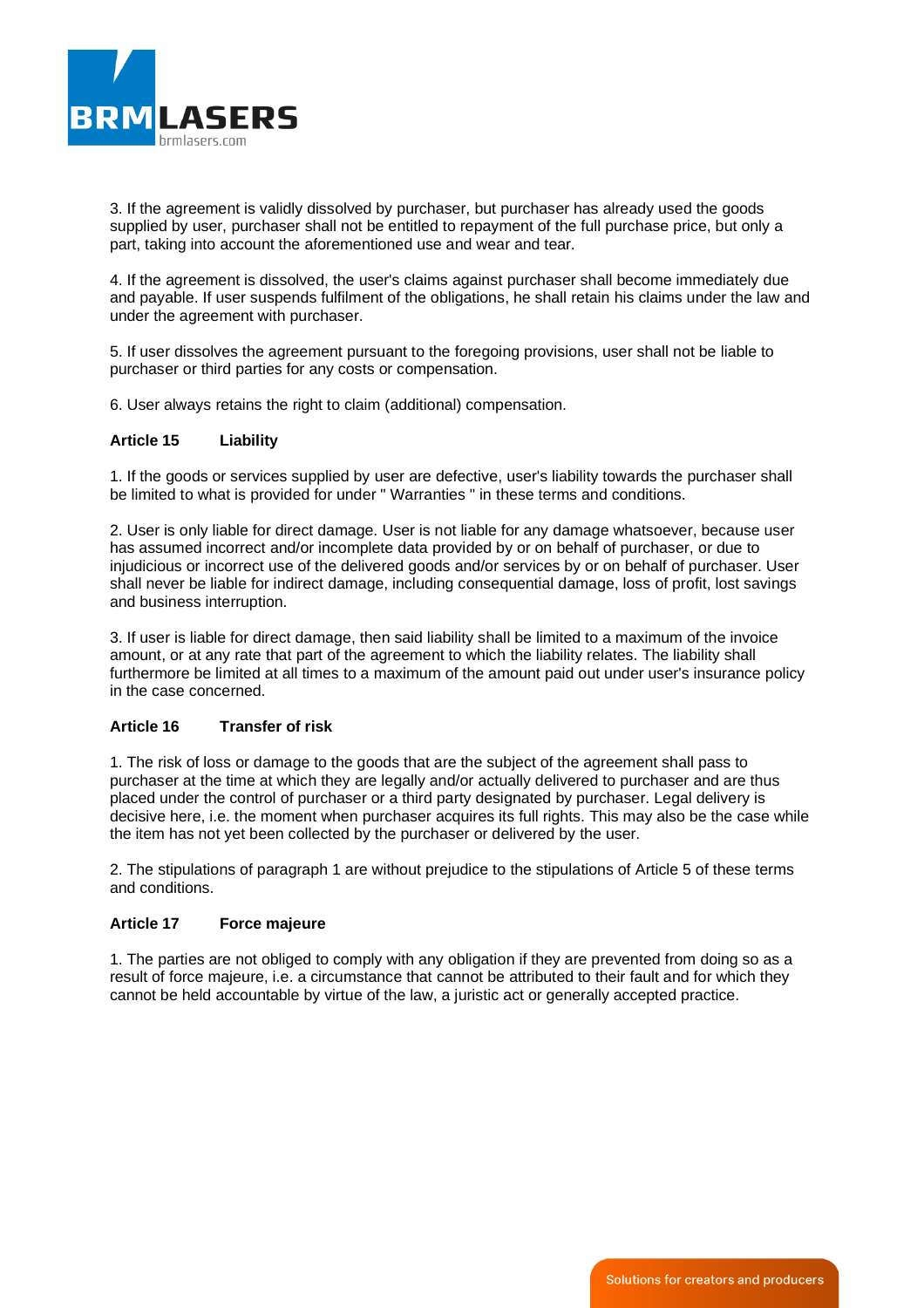

2. In these general terms and conditions, force majeure shall be understood, in addition to its definition in law and in case law, to include all external causes, foreseen or unforeseen, over which user cannot exercise any control, but which prevent the user from fulfilling his obligations, such as, for example strikes, natural disasters, traffic obstructions, export obstructions or other government measures, lack of manpower, cybercrime, disruption of digital infrastructure and any other circumstance as a result of which the normal course of business in the company is obstructed as a result of which performance of the agreement by user cannot reasonably be required.

3. User shall also be entitled to invoke force majeure if the circumstance preventing (further) performance arises after user should have performed its obligation.

4. The parties may suspend their obligations under the agreement during the period of force majeure. If this period lasts longer than two months, either party shall be entitled to dissolve the agreement without any obligation to pay the other party damages.

5. Where, at the time when force majeure arises, user has already partially performed his obligations under the agreement or will be able to perform them and where independent value can be attributed to the part performed or to be performed respectively, user shall be entitled to separately invoice the part performed or to be performed respectively. Purchases shall be held to pay this invoice as if it were a separate agreement.

# **Article 18 Intellectual property and copyrights**

1. Without prejudice to the other provisions of these general terms and conditions, user shall reserve the rights and powers vested in him according to the Copyright Act and other laws and regulations governing intellectual property rights.

2. Purchaser shall not be permitted to make changes to the goods and/or services supplied unless the nature of the goods supplied dictates differently or it has been agreed otherwise in writing.

3. Any designs, drawings, software and other materials or (electronic) files produced by user within the framework of the agreement shall remain user's property, regardless of whether they are made available to purchaser or to third parties. The foregoing goods are exclusively destined to be used by purchaser and may not be reproduced, made public or brought to the notice of third parties by purchaser without prior consent from user, unless the nature of the goods provided dictates otherwise.

4. User reserves the right to use any knowledge gained through the execution of the work for purchaser for his own (commercial) purposes, to the extent that no confidential information is brought to the knowledge of third parties. User does not owe purchaser any (extra) compensation for this.

#### **Article 19 Confidentiality and GDPR**

1. Both parties are obliged to maintain the confidentiality of all confidential information they have received from or about each other within the framework of the agreement. Information is deemed to be confidential if one party has indicated this or if this results from the nature of the information.

2. If, on the basis of a statutory provision or a judicial decision, user is required to provide confidential information to third parties designated by law or by the competent court and if, in that respect, user cannot invoke a legal right to refuse to give evidence or a right to maintain secrecy, acknowledged or permitted by the competent court, user shall not be liable to pay purchaser or any third party any compensation and purchaser shall not be entitled to dissolve the agreement.